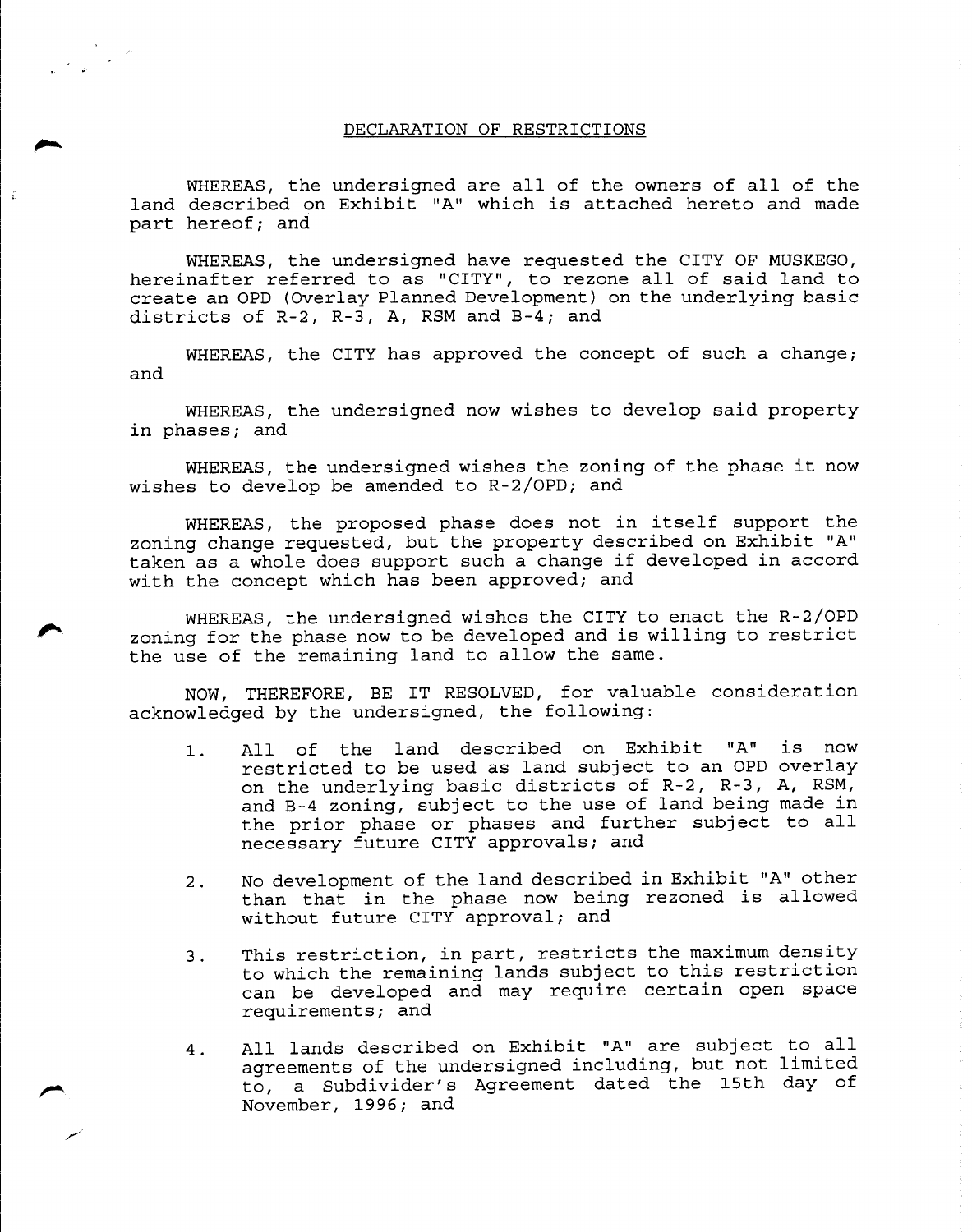5. These restrictions are covenants running with the land.

IN WITNESS WHEREOF, the undersigned owners have executed this Declaration of Restrictions this <del>1</del>5th day of November, 1996.

 $\lambda$ 

 $\overline{L^2}$   $\overline{L^2}$   $\overline{L^2}$  (ember Paul R/ptts, monsoe de Court Haust Commence  $\omega$ 05

STATE OF WISCONSIN)

,

~

",.....,

- /../

COUNTY OF WAUKESHA )  $I^2$  December Personally came before me this <del>25</del>th day of <del>November</del>, 1996, the

above named *Scott* **F**, Krause to me known to be the persons who executed the foregoing instrument and

acknowledged the same.

Cathrine M. Corde

My commission expires: 7-27-97

 $\blacktriangleright$ Personally came before me this  $12^{th}$ day of  $\ell$ ecanto, 1996, the above  $\frac{P_{\alpha} (l - R) \cdot 10^{th} \text{ C}}{R}$  to me known above <u>Paul R. Votto</u> above to me known to be the persons who execute the foregoing instrument and acknowledged the same.

NOTARY PUBLIC, STATE OF WI Mx/commission expires: 5-2-99

Personally came before me this  $2^{th}$  day of $D$ the  $\sim$ , 1996, the above *Barts* Sodo s to me known to be the persons who execute the foregoing instrument and acknowledged the same.

NOTARY PUBLIC, STATE OR My commission expires  $9 - 17 - 2000$ *Industry*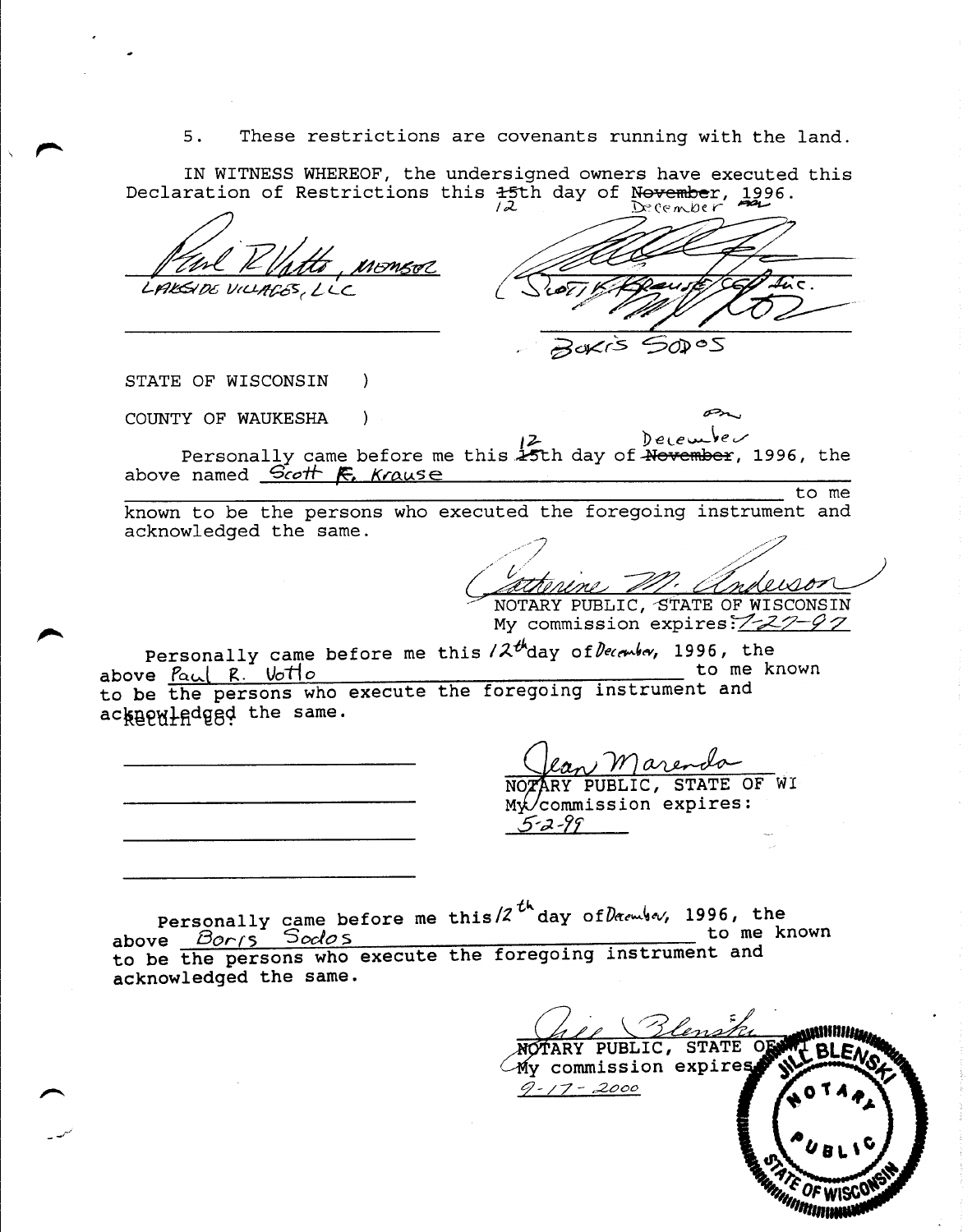## **DECLARATION OF COVENANTS AND RESTRICTIONS**

~

l""-

## **FOR**

# **CHAMPIONS VILLAGE OF COUNTRY CLUB VILLAGES**

THIS DECLARATION is made this 1st day of August, 1996, THE VILLAGES AT MUSKEGO LAKES PARTNERSHIP, a Wisconsin general partnership, which declares hereby that "The Properties" described in Article II of this Declaration are and shall be held, transferred, sold, conveyed and occupied subject to the Covenants, Restrictions, Easements, Charges and Liens hereinafter set forth including, by reference, those entitled "Master Covenants For Country Club Villages".

#### REFERENCE

All provisions contained in the Master Covenants for Country Club Villages dated August 1, 1996 including all "Schedules and "Exhibits", the "Articles of Incorporation" and the "By Laws" of Country Club Villages Master Maintenance Association are hereby incorporated into this Declaration by reference and as they pertain to all provisions contained herein. Should any provision(s) of this Declaration contradict any provisions contained in the aforesaid ~, , documents of Country Club Villages Master Maintenance Association, those of the Master Maintenance Association shall prevail.

## ARTICLE I

### DEFINITIONS

The following words when used in this Declaration (unless the context shall prohibit) shall have the following meanings:

- A) "ASSOCIATION" or "CHAMPIONS VILLAGE ASSOCIATION" shall mean and refer to the CHAMPIONS VILLAGE MAINTENANCE ASSOCIATION, INC., a Wisconsin corporation not for profit which is (or is to be) incorporated.
- B) "MASTER ASSOCIATION" shall mean and refer to the COUNTRY CLUB VILLAGES MASTER MAINTENANCE ASSOCIATION, INC., a Wisconsin corporation not for profit, which is (or is to be) incorporated.
- C) "MASTER COVENANTS" shall mean and refer to the MASTER COVENANTS FOR COUNTRY CLUB VILLAGES recorded (or to be recorded) by the Developer in the Public Records of Waukesha County, Wisconsin.

I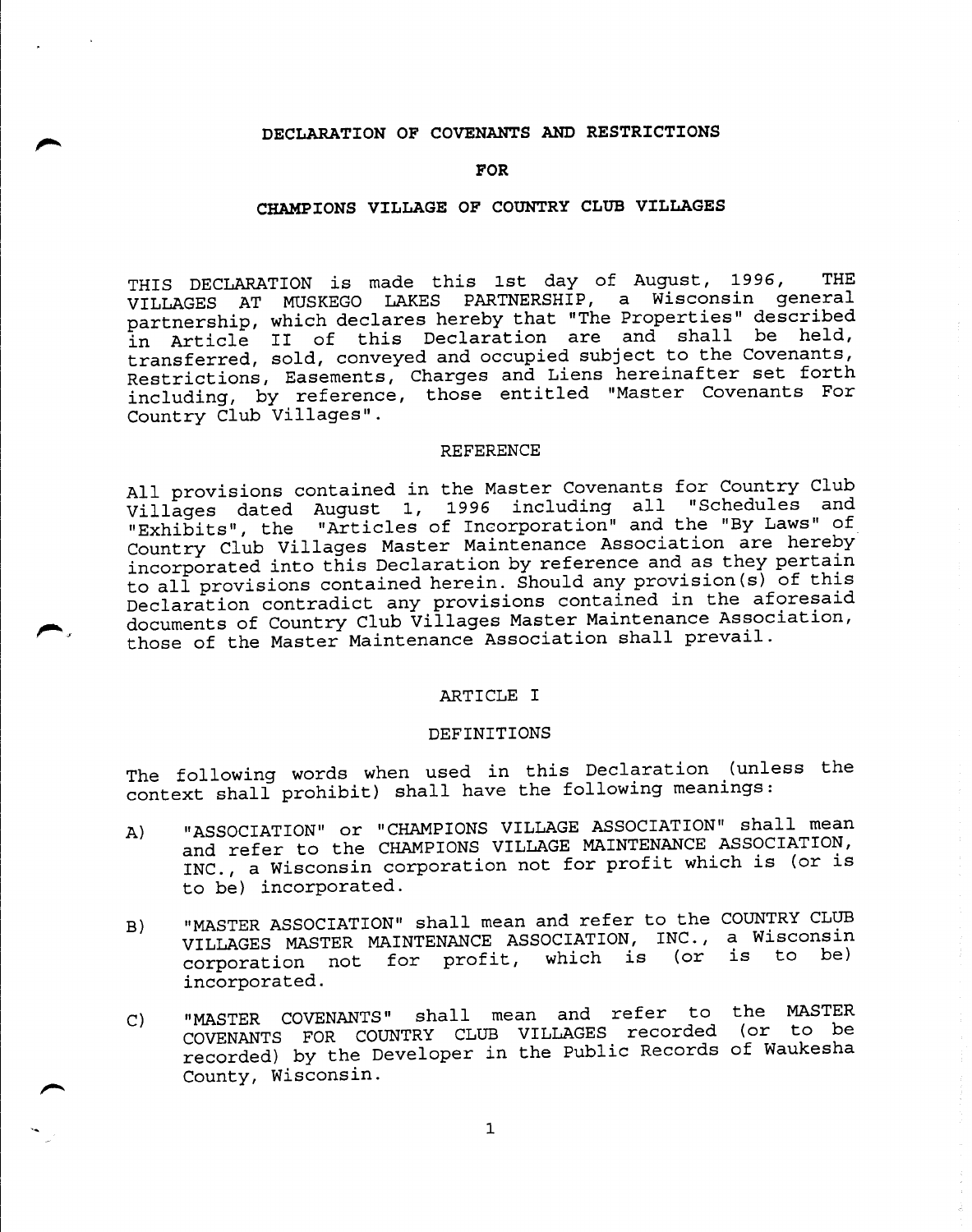D) "MEMBER" shall mean and refer to all those Owners who are Members of the Association as provided in Article III hereof or as may be superseded by Article III of the Master Covenants

,....

 $\overline{\phantom{0}}$ 

Capitalized terms not otherwise defined herein shall have the meanings assigned to them in the Master Covenants.

#### **ARTICLE II**

# **PROPERTY SUBJECT TO THIS DECLARATION & ADDITIONS THERETO**

SECTION 1. LEGAL DESCRIPTION: The real property which, initially, is and shall be held, transferred, sold, conveyed and occupied subject to this Declaration is located in Waukesha County, Wisconsin and is more particularly described in "Exhibit A" attached to and made a part of this Declaration, all of which real property, and all additions thereto, is herein referred to collectively as "The Properties". To the extent all or any portion thereof is not owned by the Developer, the respective Owners thereof shall have joined in this Declaration for the purpose of subjecting that portion of The Properties owned by each of them to this Declaration.

SECTION 2. SUPPLEMENTS: Developer may from time to time bring other land in and outside of the Development under the provisions of this<br>Declaration by recorded supplemental declarations [which shall not eclaration by recorded supplemental declarations [which shall not<br>a declaration by recorded supplemental declarations [except in the case of require the consent of then existing Owners (except in the case of an Existing Parcel or property not then owned by Developer, in which case the Owner thereof shall join in the applicable supplemental declaration) or the Association or the Master Association] and thereby add to the Properties subject to this Declaration. It is the present intention of the Developer that all real property within the Development owned by Developer or its affiliates (and all Existing Parcels owned by others to the extent made Lots or Units as elsewhere herein provided) shall eventually be made a part of the Properties. Nothing in this Declaration, however, shall obligate Developer to add to the initial portion of the Properties or to develop future portions of the Development under such common scheme, nor to prohibit Developer from rezoning and changing the development plans with respect to any such future portions, and/or the Developer from adding additional or other property to the Development and the Properties under such common scheme. All Owners, by acceptance of a deed to their Lots, thereby automatically consent to any such rezoning, change, addition or deletion thereafter made by the Developer and shall evidence such consent in writing if requested to do so by the Developer at any time.

2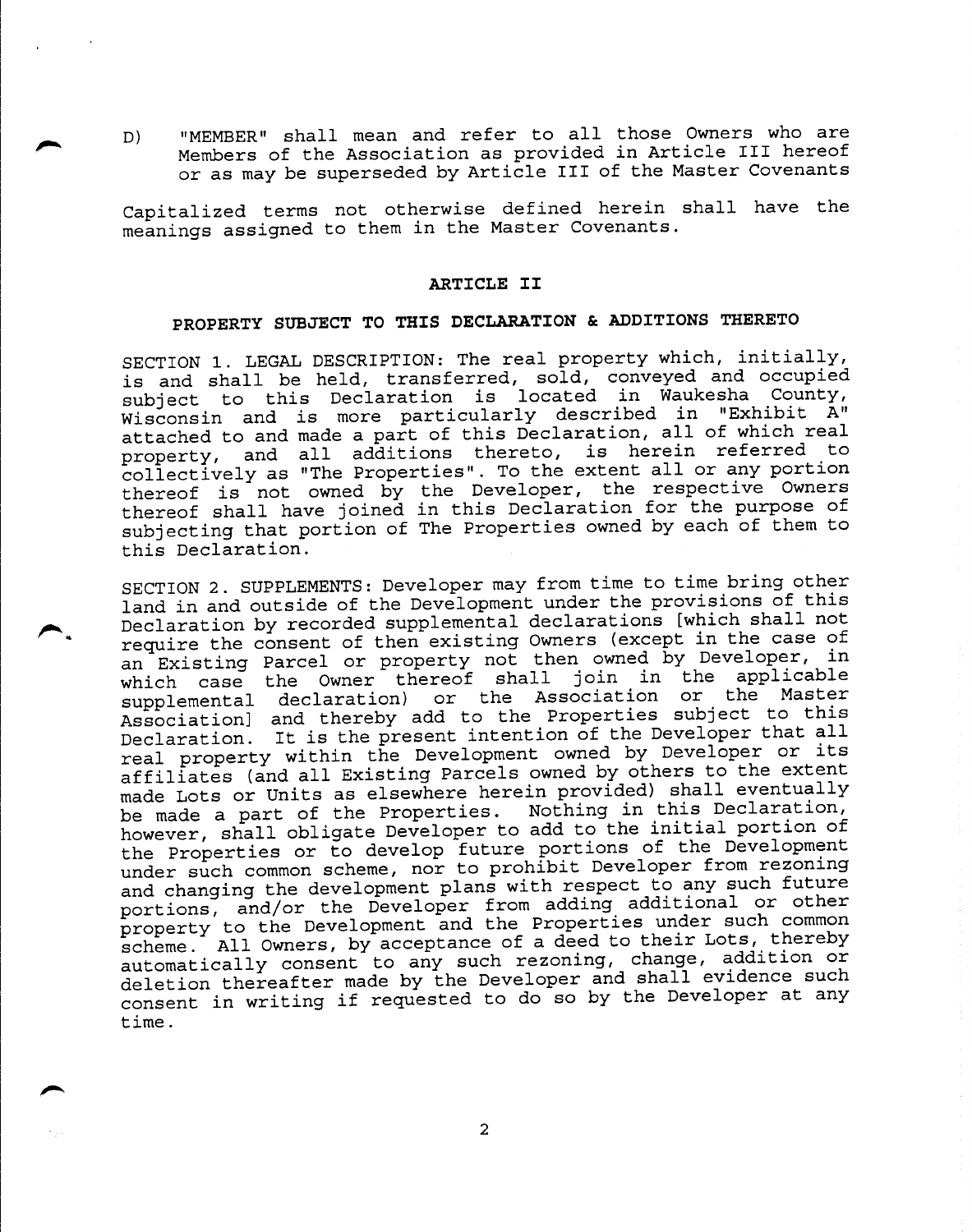### ,..... **ARTICLE III**

## **MEMBERSHIP AND VOTING RIGHTS IN THE ASSOCIATION**

SECTION 1. MEMBERSHIP: Every person or entity who is an owner of a Lot in the Properties described on Exhibit A hereto shall be a Member of the Association. Notwithstanding the foregoing, any such person or entity who merely holds record ownership as security for the performance of an obligation shall not be a Member of the Association.

SECTION 2. VOTING RIGHTS: This Association shall have two (2) classes of voting membership:

CLASS A: Class "A" Members shall be all those Owners as defined in Section 1 with the exception of the Developer (as long as the Class "B" Membership shall exist, and thereafter the Developer shall be a Class "A" Member to the extent it would otherwise qualify). Except as provided below, Class "A" Members shall be entitled to one (1) vote for each Lot in which they hold the interests required for membership by Section 1. When more than one person holds such interest or interests in any Lot, all such persons shall be Members, and the vote for such Lot shall be exercised as they among themselves determine but, in no event shall more than one vote be cast with respect to any such Lot.

CLASS B: The Class "B" Member shall be the Developer. The Class "B" Member shall be entitled to one (1) vote, plus two (2) votes for each vote which the Class "A" Members are entitled to cast in the aggregate from time to time, provided that the Class "B" Membership shall cease and terminate one (1) year after the last Lot within The Properties owned by the Developer (or its Affiliates) has been sold and conveyed by the Developer (or its Affiliates) or sooner at the election of the Developer, whereupon the Class "A" Members shall be obligated to elect the Board and assume control of the Association.

NOTE: As to matters pertaining to the Development as a whole, the Master Maintenance Association shall control and the delineation of types of membership shall be as noted in the Master Covenants.

SECTION 3. GENERAL MATTERS: See Article III, Section 3, "Master Covenants for Country Club Villages".

## **ARTICLE IV**

#### **ASSESSMENTS**

SECTION 1. SPECIFIC DAMAGE: Owners (on their behalf and on behalf of their children and guests) causing damage to any portion of the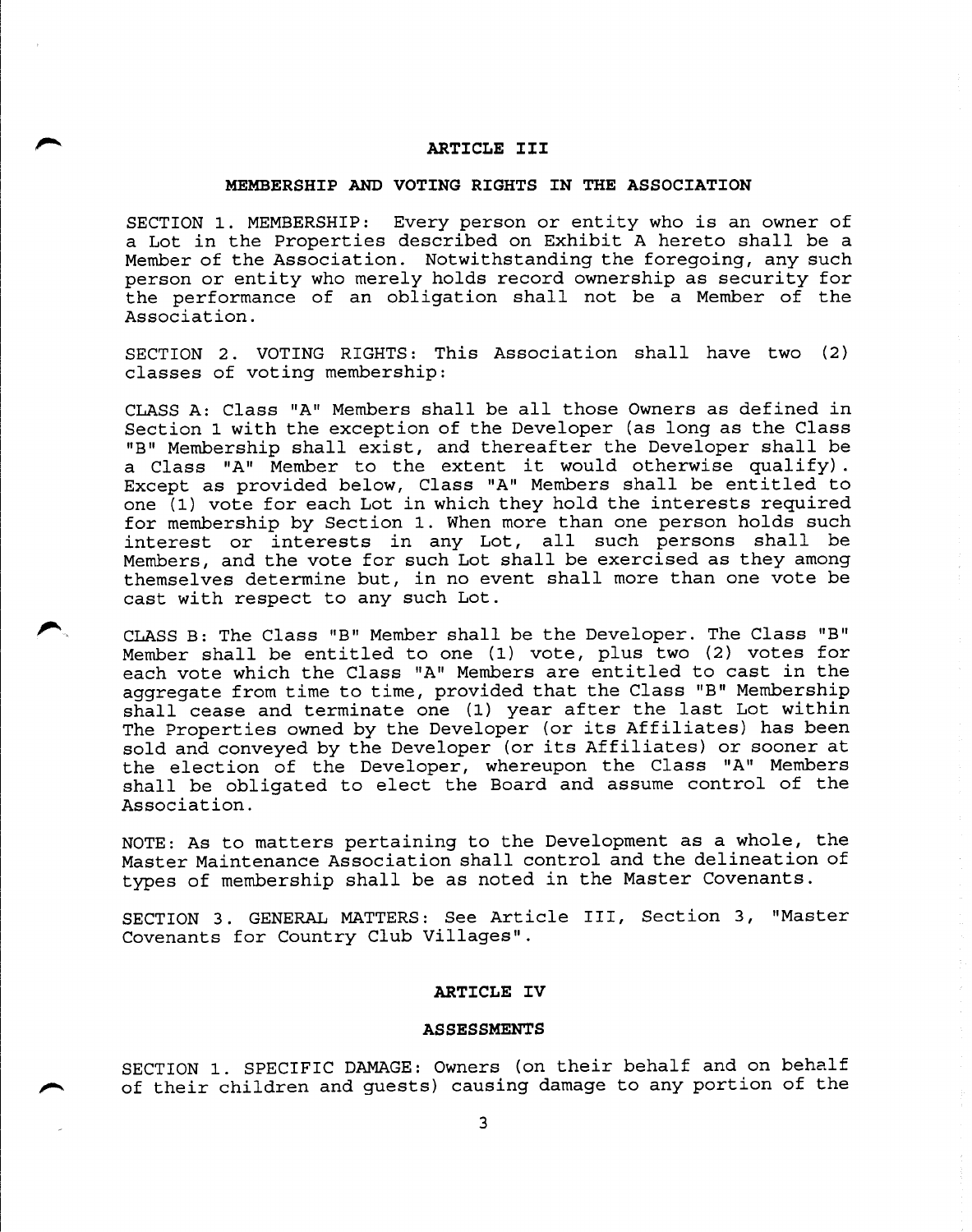Common Areas or the Country Club property as a result of vandalism, misuse, negligence, failure to maintain or otherwise shall be directly liable to the Association and a special assessment may be levied therefor against such Owner or Owners. Such special assessments shall be subject to all of the provisions hereo: relating to other assessments, including, but not limited to, the lien and foreclosure procedures.

SECTION 2. EXTERIOR MAINTENANCE: The Owner shall maintain the structures and grounds on his Lot (and the area, if any, between the applicable Lot line and any abutting lake or pond (to the waters edge) at all times, in a neat and attractive manner and as provided elsewhere herein. Upon the Owner's failure to do so, the Association may, at its option, after giving the Owner five (5) days written notice sent to his last known address, or to the address of the subject premises: have that portion of the grass, weeds, shrubs and vegetation which the Owner is to install and maintain and mow, do done so when and as often as the same is necessary in its judgement, and; have dead trees, shrubs and plants removed from such Lot, and other areas, and replaced and may; have any portion of the Lot, and other areas resodded or landscaped, or paved as necessary; have the exterior painted, if not done by the Owner, and all expenses of the Association under this sentence shall be a lien and special assessment charged against the Lot on which the work was done and shall be the personal obligation of all Owners of such Lots. Upon the Owners's failure to maintain the ~ , structures and improvements on his Lot in good repair and appearance and otherwise as required herein, the Association may, at its option, after giving the Owner thirty (30) days written notice sent to his last known address, make repairs and improve the appearance in a reasonable and workmanlike manner with no liability for damage or trespass. The cost of any of the work performed by the Association upon the Owner's failure to do so shall be immediately due and owing from the Owner of the Lot and shall constitute a special assessment against the Lot on which the work was performed, collectible in a lump sum and secured by the lien against the Lot as herein provided. No bids need be obtained by the Association for any such work and the Association shall designate the contractor in its sole discretion.

SECTION 3. ACCESS AT REASONABLE HOURS: For the purpose solely of performing the Lot and exterior maintenance authorized by this Article, the Association, through its duly authorized agents or employees or independent contractors, shall have the right, after reasonable notice to the Owner, to enter upon any Lot at reasonable hours on any day to accomplish such work.

SECTION 4. COLLECTION OF ASSESSMENTS: The Association shall collect the assessments of the Master Association, upon certification by the Master Association to the Association from time to time (but at least 30 days prior to each applicable assessment period) of the amount of its assessment with respect to each Lot governed hereby,

4

-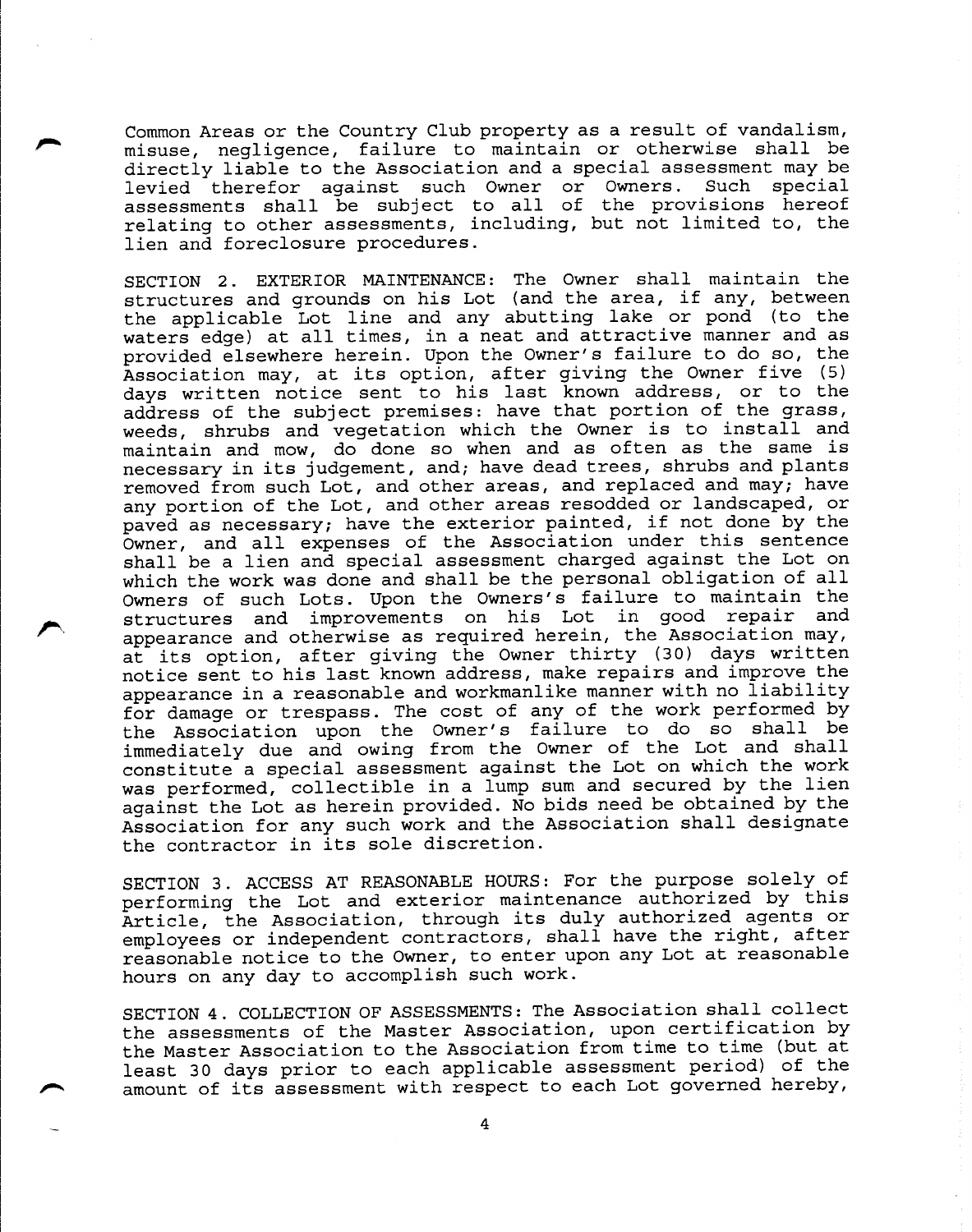together with the assessments due the Association, in a lump sum. In the absence of such certification, the Association shall assume that the assessments due the Master Association with respect to any particular Lot are the same as the assessments previously imposed against such Lot in the last previous assessment period for which a certification was given. The Association shall pay sums collected by it as agent for the Master Association to the Master Association within thirty (30) days of the receipt thereof. In the event that only a portion of the lump sum assessments are collected, the amount collected shall be applied first to the assessments of the Association and then to the Master Association.

The Association may, at any time and from time to time, cease collecting the assessments due the Master Association upon sixty (60) days prior written notice to the Association (whereupon it shall be the duty of the Master Association to make such collections in its own behalf) and may, at any time and from time to time thereafter, again elect to make such collections as provided herein, all at the sole option of the Association.

SECTION 5. INCORPORATION BY REFERENCE: To the extent not inconsistent or in conflict with the provisions set forth herein, all of the provisions of Article VI of the Master Covenants are incorporated herein by reference, substituting the word "Association" for "Master Association" where the context requires.

## **,.... ARTICLE V**

## **CERTAIN RULES AND REGULATIONS**

SECTION 1. APPLICABILITY: The provisions of this Article V shall be applicable to all of The Properties but shall not be applicable to the Developer or property owned by the Developer.

SECTION 2. COMPLIANCE BY OWNERS: Every Owner and tenants, family, guests, invitees, employees and agents shall comply with any and all rules and regulations adopted by the Association (and Master Association) as contemplated herein.

SECTION 3. ENFORCEMENT: Failure to comply with such rules and regulations shall be grounds for immediate action which may include, without limitation, an action to recover sums due for damages, injunctive relief or any combination thereof. The Association (as well as the Master Association) shall have the right to suspend voting rights and use of Common Areas.

SECTION 4. FINES: All provisions of Article VII, Section 3 of the "Master Covenants for Country Club Villages" are hereby incorporated by reference substituting only the word "Association" for those "Master Association".

 $\overline{\phantom{a}}$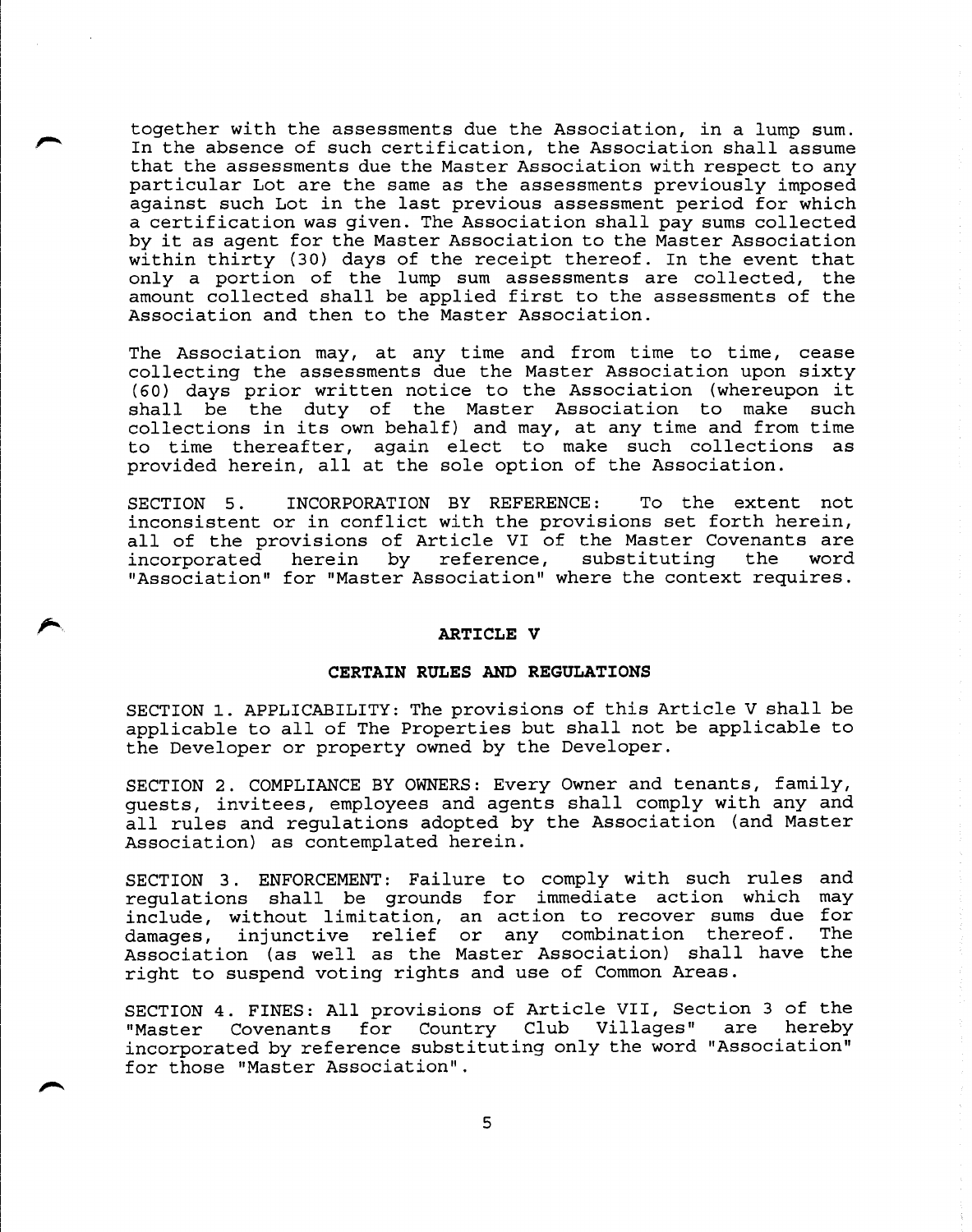#### **ARTICLE VI**

"

".

#### **RESALE RESTRICTIONS**

No Owner may sell or convey his interest in a Lot unless all sums due the Association and the Master Association shall be paid in full and estoppel certificate in recordable form to such effect shall have been received by the Owner. If all such sums shall have been paid, the Association shall deliver such certificate within ten (10) days of a written request therefor. The Owner requesting the certificate shall pay to the Association a reasonable sum, to be established from time to time by the Board of Directors, to cover the costs of examining records and preparing the certificate.

### **ARTICLE VII**

## **USE OF LOTS AND SIMILAR MATTERS**

All of the provisions of Article VIII, "Architectural Control; General Powers" contained in the Master Covenants are hereby incorporated into and made a part of this Article by specific reference.

SECTION 1. GENERAL PURPOSE: The General Purpose of this Declaration is to assure that the subdivision to be known as "Champions Village" will become and remain an attractive part of the community known as "Country Club Villages" and, to that end, to preserve and maintain the natural beauty of certain Common Areas and recreational areas within and in the vicinity of the Development; to protect Owners of Lots against such use of surrounding Lots as will detract from the residential value of their properties; to guard against inharmonious use of materials and color schemes; to insure the highest and best residential development of said property consistent with the purposes for which it is being developed; to encourage and secure the erection of attractive residential structures thereon, with appropriate locations thereof on the Lots; to prevent haphazard and inharmonious improvement of Lots; and to secure and maintain a proper spatial relationship of<br>structures to other structures and lot lines within the structures and lot lines Development.

SECTION 2. TYPES OF DWELLINGS PERMITTED: No Lot shall be used except for single-family residential purposes. No building shall be erected, altered, placed or permitted to remain on any such Lots other than one, detached single-family dwelling, not exceeding two floors of living space in height (plus appropriate roof lines) above the finished grade of the Lot and including an attached, private garage with appropriate space and access for not more than three, nor less than two, automobiles or trucks as further defined in "Schedule A of the Master Covenants". Garage entrances shall, whenever possible, face away from the street and should not have a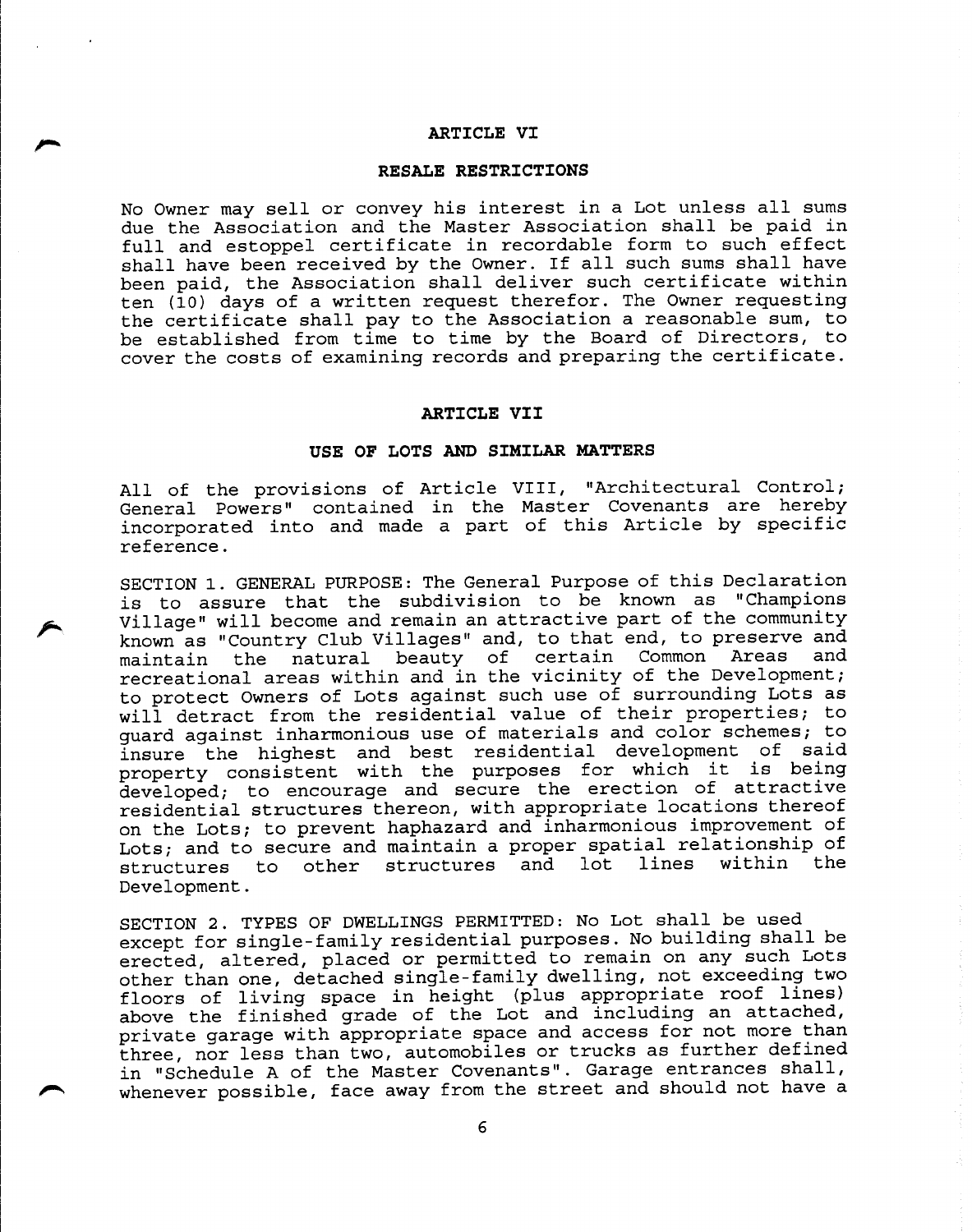potential to be of annoyance to adjacent dwellings. No dwelling of the pre-fabricated, pre-cut or factory-built type may be erected on any Lot except for temporary structures for purposes of sales or construction activity and panelized exterior walls used in lieu of a built-in-place wood or steel stud system.

SECTION 3. MINIMUM BUILDING SPECIFICATIONS: Any provisions herein notwithstanding, the Architectural Control Committee, as detailed in the Master Covenants, shall have the unrestricted right and power to approve or disapprove all plans and specifications submitted as required by the Master Covenants. In accordance with the Master Covenants, all plans and specifications for proposed dwellings to be erected on any Lot must be submitted to the Architectural Control Committee and be approved, in writing, prior to commencement of construction.

A) DWELLING TYPES - MINIMUM SIZES AND SPECIFICATIONS: At a minimum, acceptable floorplans must meet the following requirements:

SINGLE STORY RESIDENCES (All living areas on the ground floor)

\* Minimum enclosed floor area (excluding porches, patios, decks, breezeways and garages) above ground level: 1,800 sq.ft.

TWO STORY RESIDENCES

"

 $\mathcal{L}$  is the set of  $\mathcal{L}$ Minimum enclosed floor area (excluding porches, patios, decks, breezeways and garages) above ground level: 2,300 sq. ft. with a minimum of 1,200 sq. ft. on the Ground Floor.

ONE & ONE-HALF STORY RESIDENCES

\* Minimum enclosed floor area (excluding porches, patios, decks, breezeways and garages) above ground level: 2,200 sq. ft. with a minimum of 1,400 sq. ft. on the Ground Floor.

TRI-LEVEL RESIDENCES - (Note: ALLOWED ONLY WITH PERMISSION OF THE ARCHITECTURAL CONTROL COMMITTEE ON SPECIFIC LOTS):

- Minimum enclosed floor area (excluding porches, patios, decks, breezeways and garages) above ground level: 2,400 sq. ft. with a minimum of 800 sq. ft. on the Main Living Level.
- \* No bedroom facilities may be located below ground level.
- \* Main Living Level and Lower Level must be accessible at grade levels.

BI-LEVEL RESIDENCES - (Note: ALLOWED ONLY WITH PERMISSION OF THE ARCHITECTURAL CONTROL COMMITTEE ON SPECIFIC LOTS).

Minimum enclosed floor area (excluding porches, patios, decks, breezeways and garages): 2,400 sq. ft. with a minimumof 1,600 sq. ft. on the Upper Level.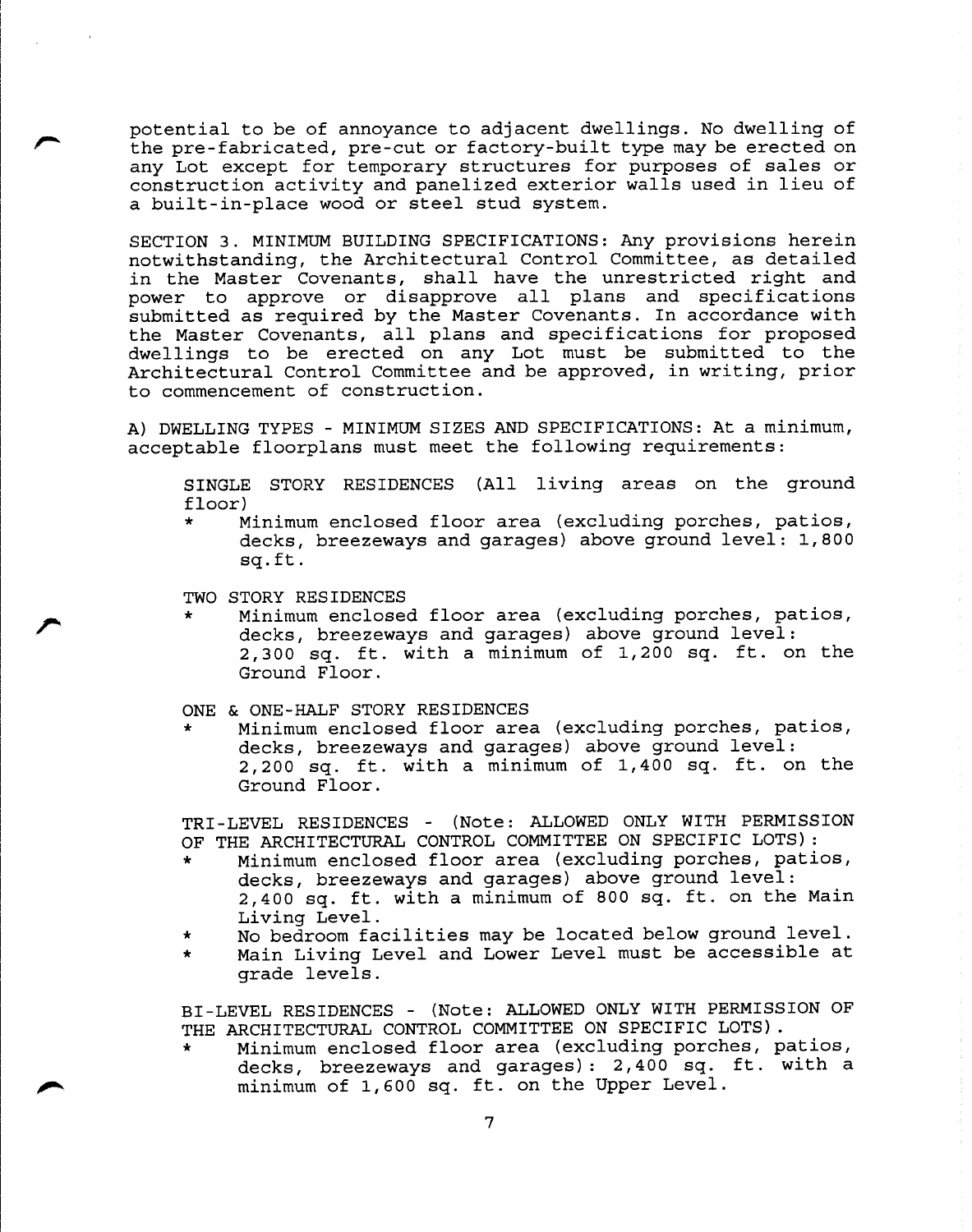- No bedroom facilities may be located below ground level.
- \* Lower level must be accessible at grade level at least in part.

B) ADDITIONAL STRUCTURAL REQUIREMENTS: All residences must incorporate the following requirements:

- 1) Pre-wired Cable TV and Telephone in all living areas other than bathrooms and laundry rooms.
- 2) Central natural gas or electric heat and optional central air conditioning systems.
- 3) At least one Fireplace in the "Living", "Family" or "Great Room" area.
- 4) If basement is included, either poured concrete or concrete block of at least 11 courses (7'4") from floor to the bottom of joists.
- 5) Garages must be attached to or be a part of the lowest ground level of residences.
- 6) At least one post yard light of specific design as determined by the Architectural Control Committee<br>and made standard throughout the Village. While and made standard throughout the Village. the installation of a yard light is not required, should Owner choose to install a yard light it must be approved by the Architectural Control Committee in advance.
- 7) Mail and newspaper boxes of specific design and location as determined by the Architectural Control Committee and subject to the approval of postal authorities.
- 8) Screened-in porches (or optional sunrooms), if any, should be included on the rear of the residence and must be under roof as part of the principal dwelling structure.
- 9) Exterior rear elevations must designed and detailed so as to present an appearance as comparatively attractive to view as front elevations, especially those located on the golf course.
- C. EXTERIOR REQUIREMENTS:

~

*r*

- 1) All Lots must be fully sodded or seeded and at<br>least front vards fully landscaped prior to least front yards fully landscaped prior occupancy, except that, should occupancy occur during the non-growing season, such work must be completed prior to June 15 September 15 of the following growing season.
- 2) Driveways and walkways must be built of non-permeable surfaces and must be completed prior to occupancy, except that, should occupancy occur after the ground has frozen, such work must be completed prior to June 15 September 15 of the following growing season provided sufficient stone and gravel base has been installed to prevent the tracking of mud on subdivision streets. Approved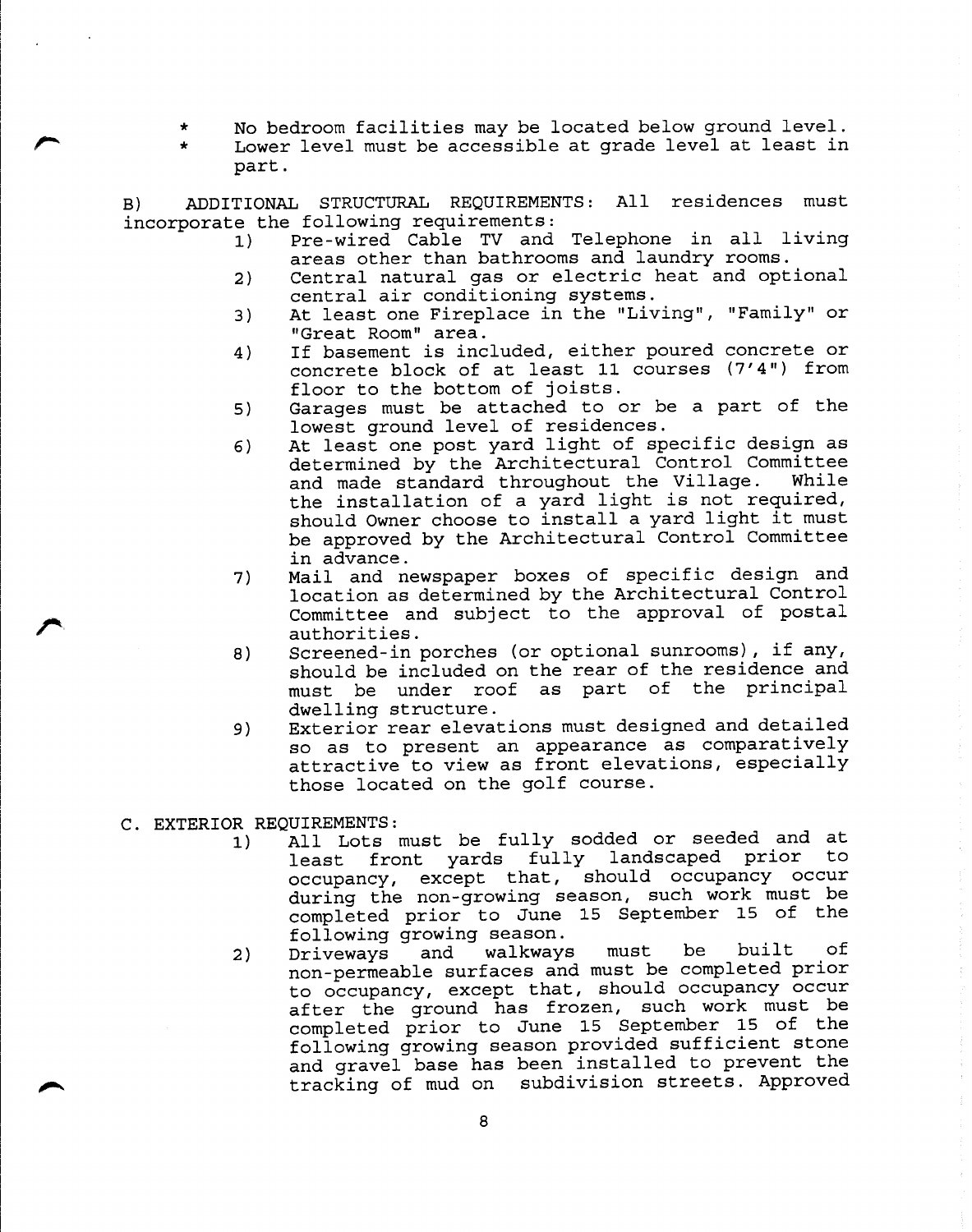paving materials include asphalt, concrete, and brick or stone pavers.

3) Exterior painting and decorating must be completed prior to occupancy, except that, should occupancy occur during the Winter season, such work must be completed prior to June 15 September 15 of the following season provided all materials are protected from damage due to frost, rain, snow and cold.

,.....

 $\blacktriangleright$ 

"

- 4) Closely similar or identical exterior elevations are prohibited within a five lot radius.
- 5) Exterior siding materials must be "natural" (i.e., brick, stone, cedar or other natural wood siding, or combination thereof) or a premium grade vinyl. All materials must be approved, in writing, by the Architectural Control Committee, which shall be the sole judge of acceptability.
- 6) The pitches of all roofs must be consistent with surrounding structures and result in an elevation that is aesthetically pleasing. All roof designs, including pitches, must be approved by Architectural Control Committee.
- 7) At a minimum, roofing materials must be 255# asphalt shingles or equivalent (with a minimum 15 year manufacturer's warranty), slate, tile or cedar shakes. Aluminum is acceptable only as material for soffits, fascia, gutters, and downspouts.
- 8) Each Lot owner must strictly adhere to and finish grade his/her lot in accordance with the Master Grading Plan on file in the office of the Subdivider and the office of the City Building Inspector unless a change is approved by the City Engineer. The Developer and/or the City and/or the agents, employees or independent contractors shall have the right to enter upon any lot, at any time, for the purpose of inspection, maintenance, and/or correction of any drainage condition and the Owner is responsible for the cost of same.
- 9) Exterior decks are permitted provided that they are constructed of wood materials and are of a design approved in advance and in writing by the Architectural Control Committee.
- 10) Above ground swimming pools, hot tubs, spas, and similar facilities are not permitted. In-ground swimming pools, and required fencing thereof, are permitted provided they meet all local and state codes and are of a design approved in advance and in writing by the Architectural Control Committee.
- 11) External antennae, satellite or microwave dishes, and solar panels of any type, may be installed and maintained only with the prior written approval of the Architectural Control Committee.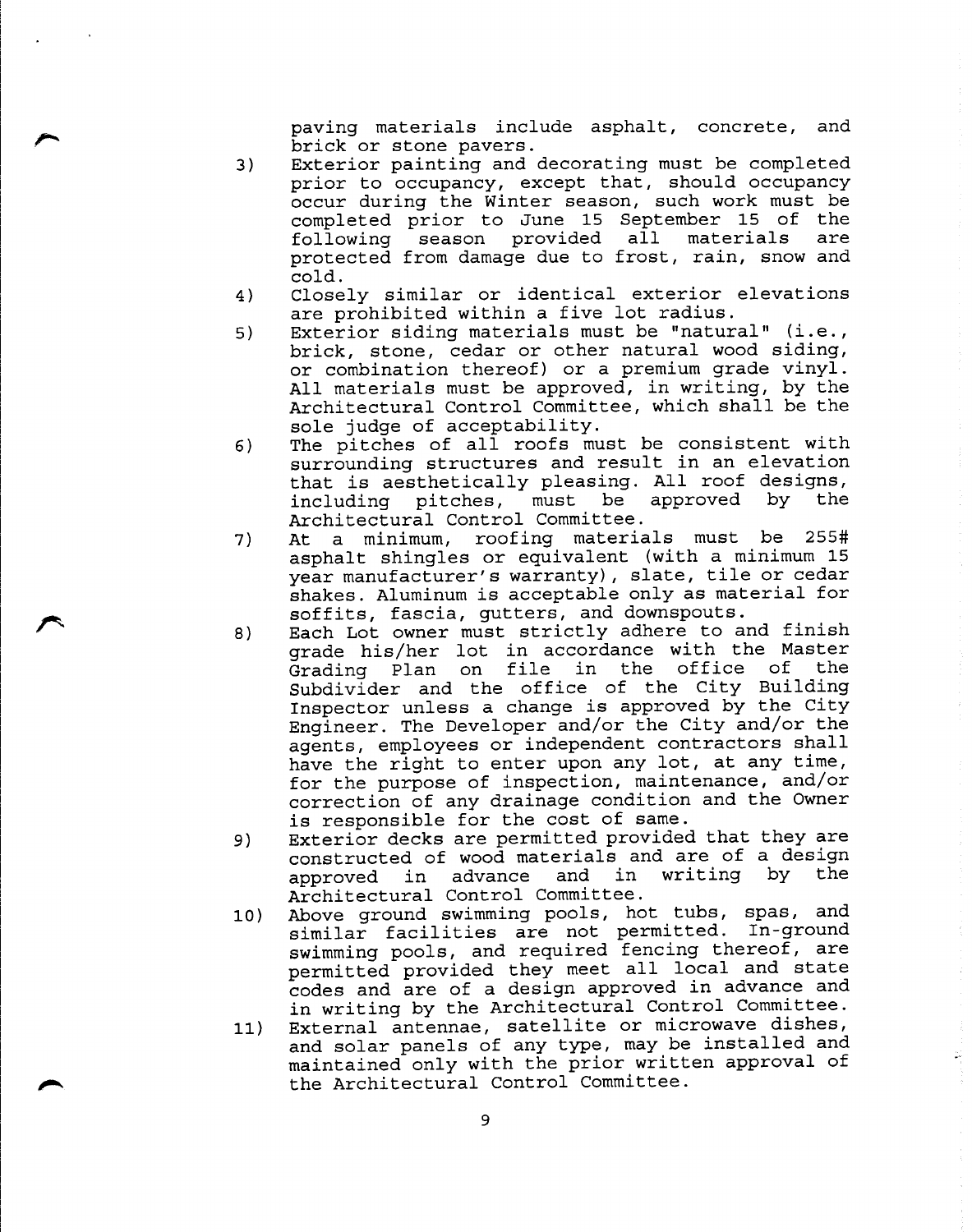SECTION 3. BUILDING LOCATIONS: Building location on a Lot shall be in accordance with setback boundaries shown on the Final Plat and must first be approved by the Architectural Control Committee (see "Master Covenants") . However, it is intended that dwellings be located on Lots in as informal a manner as possible to preserve the natural beauty of the Development and as many mature trees as possible and if such locations do not pose a potential or actual privacy intrusion to adjacent residences.

~

"

SECTION 4. PRESERVATION OF MATURE TREES: No existing tree, except in the immediate vicinity of the" footprint" of the residence being constructed, with a diameter of six (6) inches or more at a height of two (2) feet above ground level may, without approval of the Architectural Control Committee, be cut down, destroyed, mutilated, moved or disfigured and all existing trees shall be protected during construction and preserved by properly drained wells or islands and proper grading in such manner as may be required by the Committee.

SECTION 5. GROUND FILL ON BUILDING SITES (LOTS): Where fill is necessary on a Lot in order to obtain proper topography and finished ground elevation, it shall be ground fill free of waste material and shall not contain noxious materials that will give off odors of any kind and, all dumping of fill material shall be leveled immediately after completion of the residence.

SECTION 6. LANDSCAPING PLANS: Owners/builders shall submit detailed landscaping plans to the Architectural Control Committee for written approval prior to the commencement of such work and in accordance with the approval process set forth in the Master Covenants.

SECTION 7. EFFECT OF APPROVAL: Only after approval of the building plans, specifications, plot plan and landscaping plan by the Committee and upon receipt of all necessary municipal or other governmental approvals, consents and permits, construction in accordance with said plans and specifications may commence. Such construction shall be completed, suitable for occupancy, within a maximum of twelve (12) months after the last such approval has been received.

## **ARTICLE VIII**

#### **GENERAL PROVISIONS**

SECTION 1. INCORPORATION BY REFERENCE. The provisions of Sections 1 through 5, 7, and 9 through 13 of the Master Covenants are incorporated herein by reference.

SECTION 2. CUMULATIVE EFFECT; CONFLICT: The provisions of this Declaration shall be inferior and subject to the provisions of the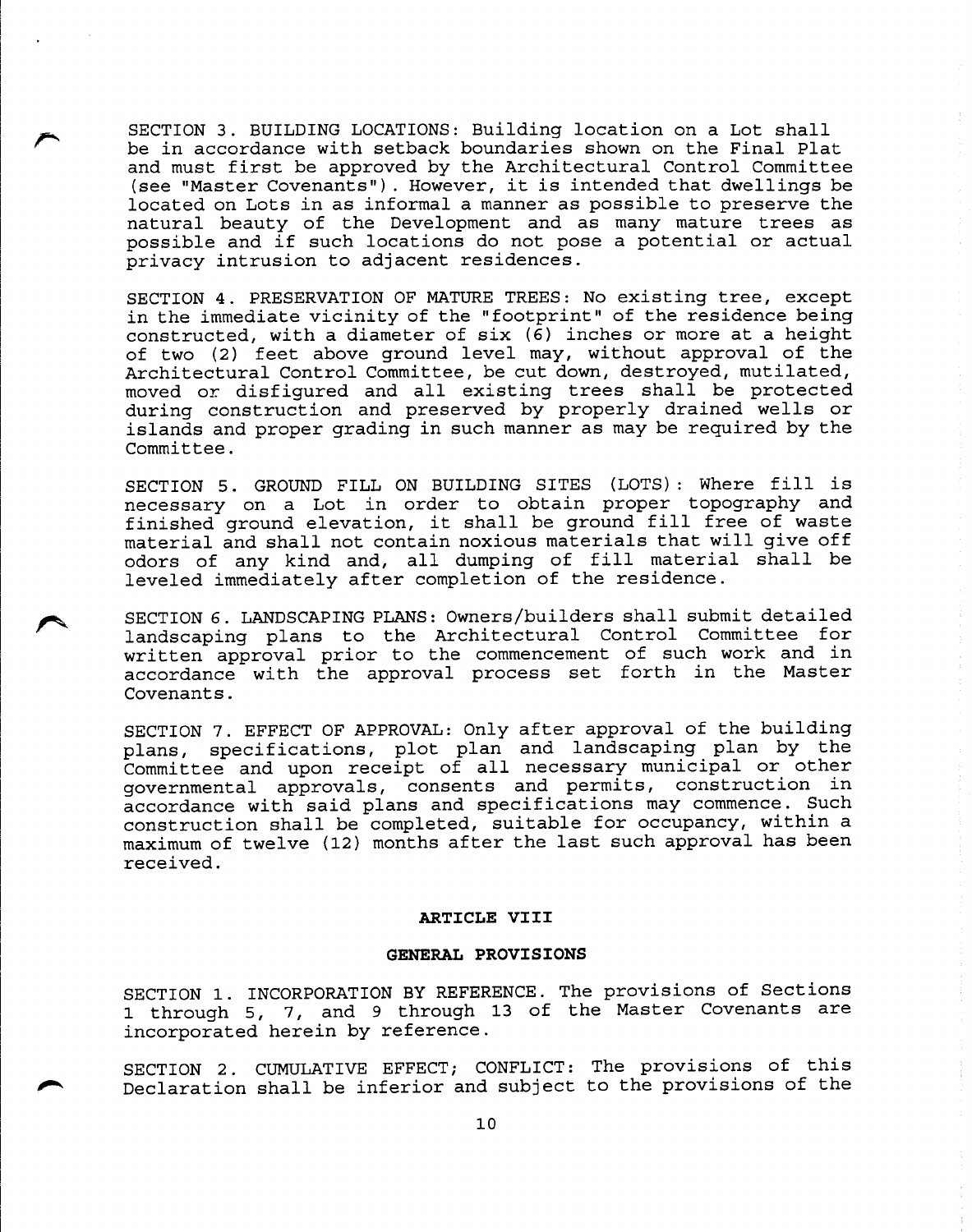Master Covenants, and in the case of any conflict, the Master Covenants shall take precedence over this Declaration. Without limiting the generality of the foregoing, this Declaration is specifically made subject to the terms of Article IX, Section 5 of the Master Covenants. THIS SECTION MAY NOT BE AMENDED.

SECTION 3. MANDATORY MERGER: If anyone or more portions of The Properties are developed under a declaration of covenants and restrictions different from this Declaration and therefore, are governed by an association different from this Association, upon the development by the Developer (or its affiliates) of the last of the lands of The Properties to be developed, the Developer may, by written notice to the Association (and each of the other associations governing portions of the Properties), require all of such associations and the Association (or any two or more thereof) to merge or consolidate (at Developer's election) into a single association which will then govern all the Lots affected by such merger or consolidation under and pursuant to all applicable Declarations then affecting such Lots. The consent of Members and members of the Board of Directors to such merger or consolidation shall not be required but, to the extent, notwithstanding the foregoing, they must be obtained, such consents shall be deemed given by acceptance by each of such persons or entities of the respective deeds to each of their respective Lots. In the event of any such merger or consolidation, all regular expenses incurred by the resulting association in respect of all of the properties governed by such association shall be shared equally by all affected lots (including, but not limited to, the Lots). At the election of the Developer, the aforesaid mandatory merger or consolidation provision may also be made applicable to the Master Association and all or any combination of "Sub-Associations" as defined in the Master Covenants.

EXECUTED as of the date first above written.

THE VILLAGES AT MUSKEGO LAKES PARTNERSHIP

 $\blacksquare$ 

~

'"

|     | BY: Lakeside Village, LLC,   |
|-----|------------------------------|
|     | íts general partner          |
|     |                              |
| BY: |                              |
|     | John J. Burke, Jr., Managey  |
|     |                              |
| ВŹ  | Country Club Villages, Inc., |
|     | its general partner          |
|     |                              |
| ΒУ  | ranker                       |
|     | Scott F. Krause, President   |
|     |                              |
|     |                              |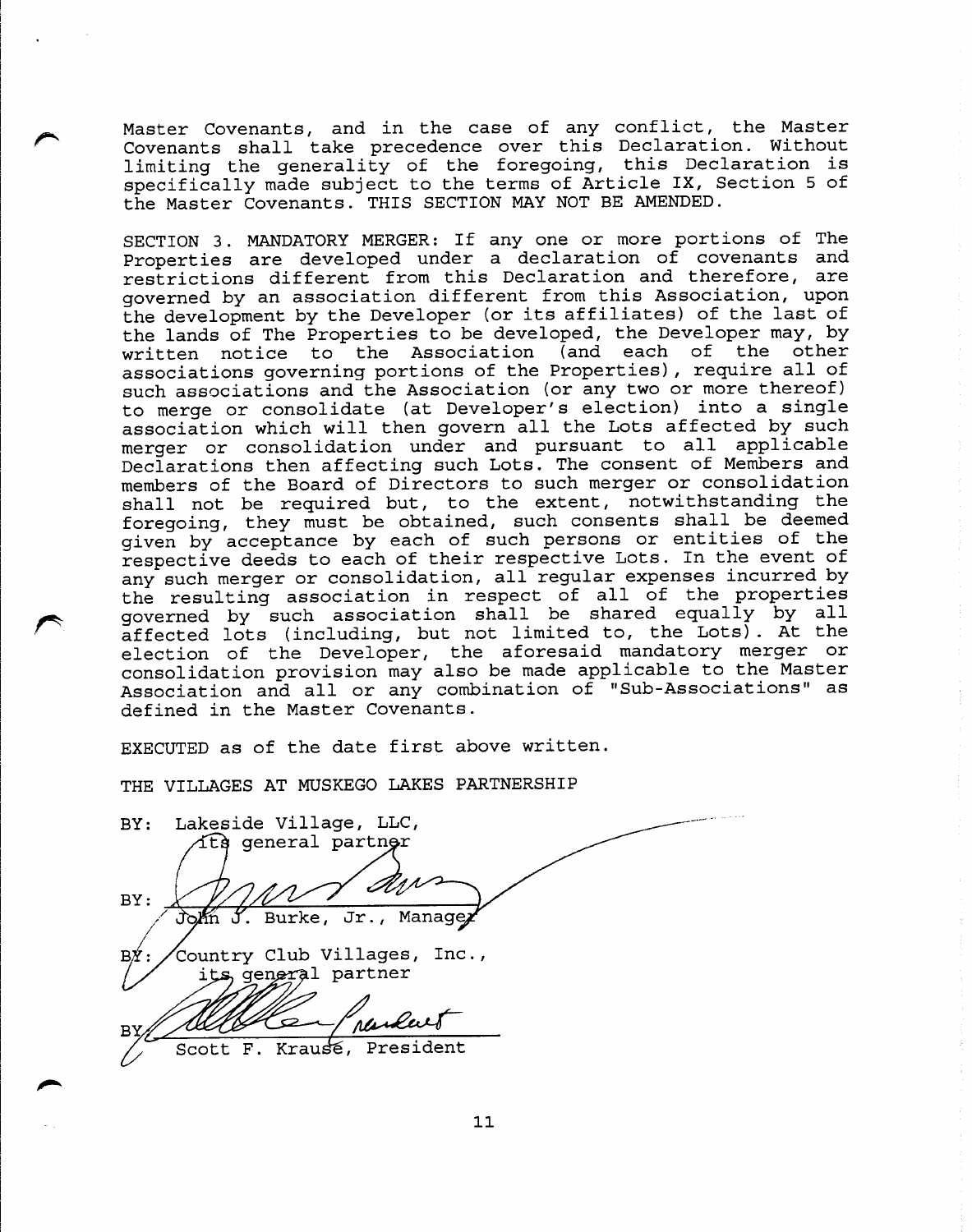STATE OF WISCONSIN) -1 : ss COUNTY OF MILWAUKEE)

~

",....,

Personally came before me this  $15^{44}$  day of  $10^{4}$  /ovid 1996, John J. Burke, Jr., Manager of Lakeside Village, LLC, to me known to be such person and officer who executed the foregoing instrument and acknowledged that he executed the same as such officer as the deed of said corporation, by its authority.

 $\sqrt{\mathcal{h}_{\ell}}$ Publ $\overline{\mathbf{h}}$ nissi g. 1)<br>State of Notary Public, State of Wisconsi My Commission: *VKOihia 8/22/99* 

STATE OF WISCONSIN)  $\lambda$ : ss COUNTY OF MILWAUKEE)

Personally came before me this  $\sqrt{5}^{4h}$  day of  $\sqrt{0.060v}$ 1996, Scott F. Krause, President of Country Club Villages, Inc., to me known to be such person and officer who executed the foregoing instrument and acknowledged that he executed the same as such officer as the deed of said corporation, by its authority.

Notary Public, State of Wisconsin<br>My Commission:  $\ell x \sim \frac{8}{3} \sqrt{9}$ My Commission: <sub>7</sub>

This instrument was drafted by and after recording should be returned to: Thomas P. Shannon Fox, Carpenter, O'Neill & Shannon, S.C. 622 N. Water Street Milwaukee, WI 53202 (414) 273-3939

12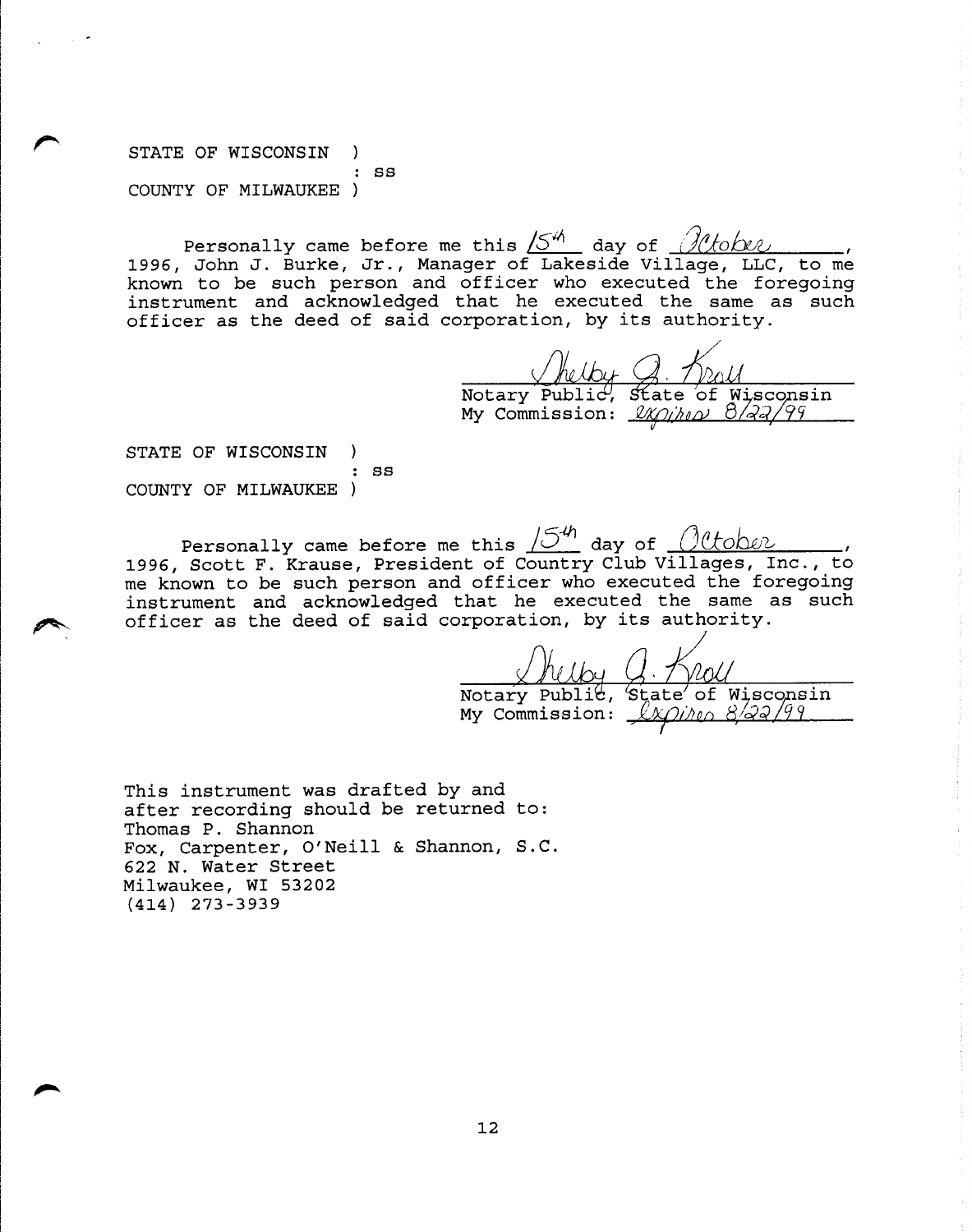### **DECLARATION OF MASTER COVENANTS**

r ..

**I'**

I""""

#### **For**

## **COUNTRY CLUB VILLAGES**

THIS DECLARATION is made this 24th day of October, 1996, by THE VILLAGES AT MUSKEGO LAKES, a Wisconsin general partnership which declares hereby that the "Properties" as described in Article II hereof are and shall be held, transferred, sold, conveyed and occupied subject to the covenants, restrictions, easements, charges and liens hereinafter set forth.

#### **ARTICLE I**

#### **DEFINITIONS**

The following words, when used in this Declaration (unless the context shall prohibit) shall have the following meanings:

(a) "ASSOCIATION" or "MASTER ASSOCIATION" shall mean and refer to the COUNTRY CLUB VILLAGES MASTER MAINTENANCE ASSOCIATION, INC., a Wisconsin non-stock corporation.

(b) "COMMON AREAS" shall mean all property legally described in Exhibit "A" attached and as added to periodically by other Declarations added to and made a part of this Declaration; all roads lying within the Properties unless dedicated as public streets; all of the following items and interests within or for the benefit of the Development and/or the Properties unless specifically excluded by this Declaration or any supplemental declaration; all landscaping and pedestrian areas, entry features, signs erected by the Developer to identify streets and/or the Development or portions thereof; security facilities and gatehouses (if any); other security facilities and equipment (if any); any special design features lying within or abutting public rights of way of the Development or Properties, even if lying outside of the boundaries of the Development or Properties (such as landscaping, median strips, bridges, well sites, outlots, parks, bicycle paths, but excluding the Country Club lands and buildings); all real property and easements and interests in real property held by or for, or granted for the benefit of the Association, the Development or the Properties; and such similar items or property which may hereafter be added by supplemental declaration regardless of whether any such items are capable of being legally described or lie within dedicated areas or abut the Properties; together with the landscaping and improvements thereon, including, without limitation, all structures, recreational facilities, outlots, open space, lakes, ponds, sedimentation ponds, off-street parking areas, bicycle paths, sidewalks, street lights and entrance features, but